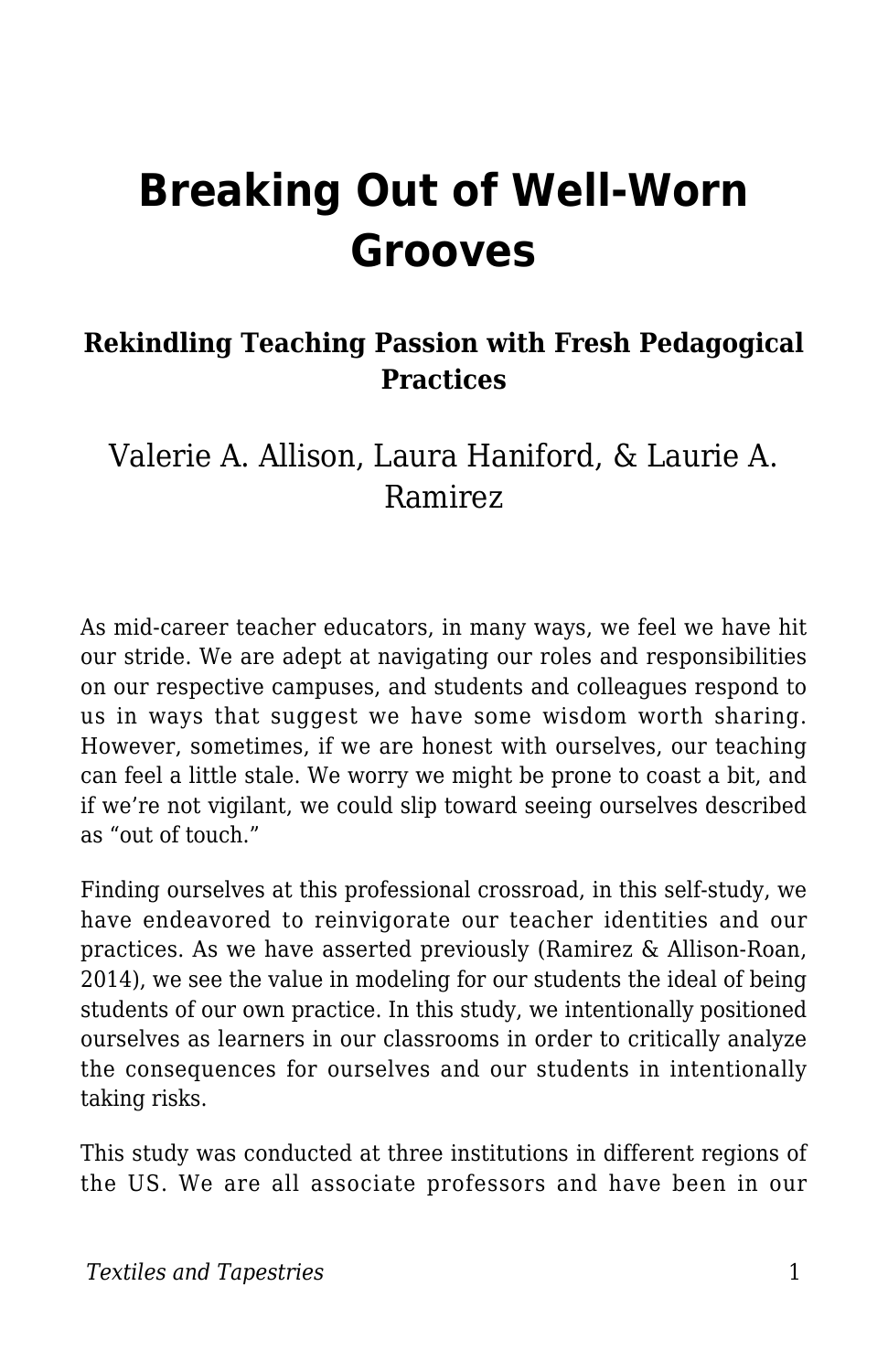respective positions for a little more than a decade. Valerie works at a small liberal arts institution in the Northeast. Laura is faculty at a large state university in the Southwest. Laurie is at a moderately large state university in the Southeast. We teach primarily in our institutions' secondary education and middle grades programs.

# **Research Questions**

What are the consequences for our views of self, for our teaching outcomes, and for our relationships with students when we intentionally and systematically infuse new instructional strategies into our courses?

#### **Framework**

We position this study within S-STEP literature which advocates collaboration and reflection. Loughran and Northfield (1998) and Mena and Russell (2017) contended that collaboration is foundational to self-study research, as it enhances the integrity of research and researchers. Loughran and Northfield (1998) argued working with important "other(s)" can lead to genuine transformation of practice, rather than simply rationalizing or justifying it. As we engaged in efforts to infuse new strategies in our practice, we collaborated with each other and our students, reflecting on our ideals and practices with the goal of aligning them. Collaborative reflection on practice involves others in the process of interpreting, challenging, and understanding data, creating the possibility of a multilayered impact on teaching practice (Tidwell & Heston, 1998). Transparency of our practice was an important component of this inquiry, allowing our students to engage with us in open reflection as co-learners and coconstructors of knowledge (Samaras, 2011; Walton, 2011). Pinnegar and Hamilton (2009) promoted collaboration in self-study, suggesting research is enhanced by multiple, and sometimes alternative or oppositional, perspectives as we consider our practices, potential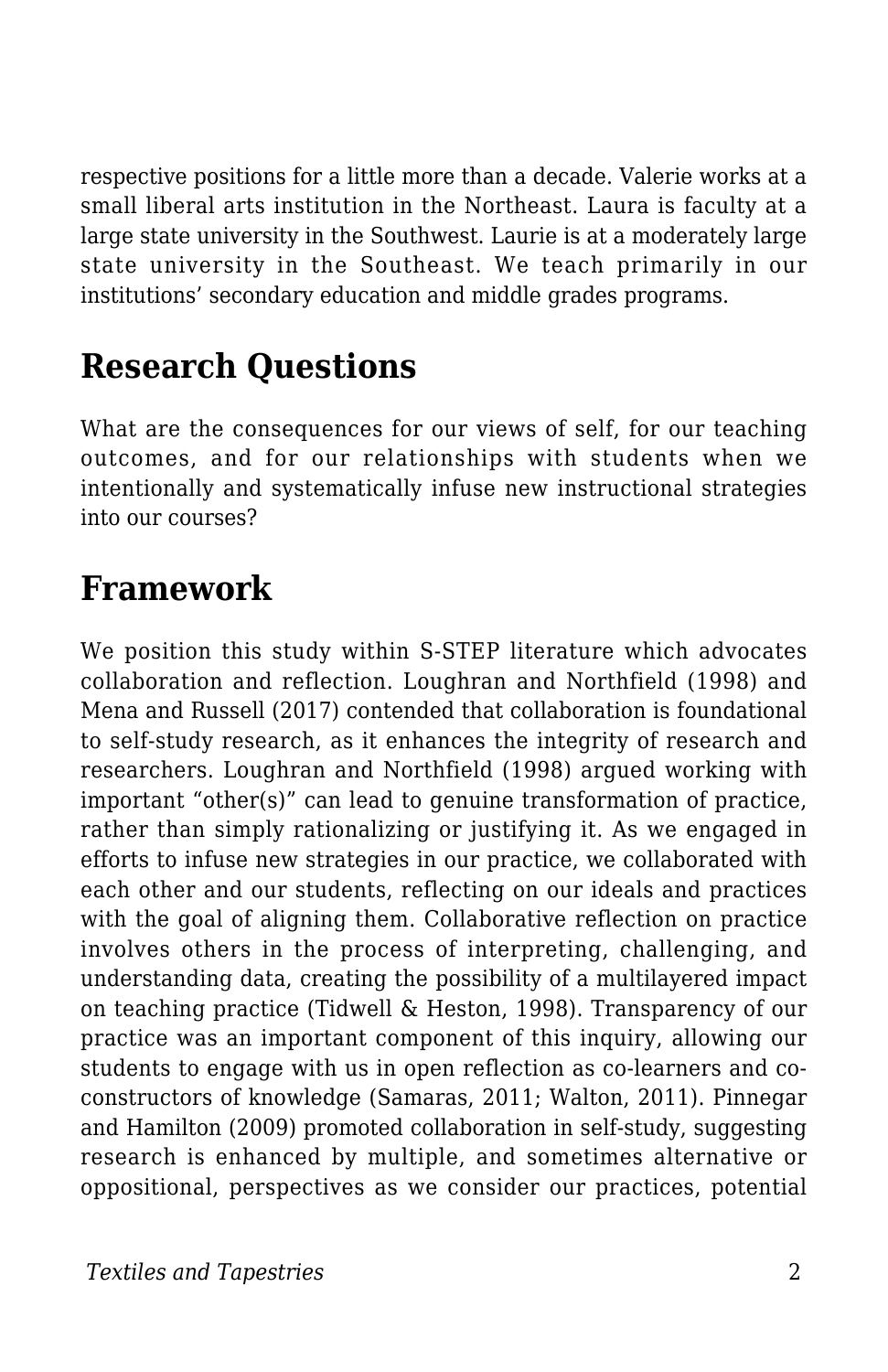problems, and positive aspects. Although we did not wish to experience "public failure" (p. 84), we saw value in making our work transparent to students, thereby modeling the researcher-practitioner viewpoint.

Ultimately, collaboration in self-study enhances the trustworthiness of the research (Mena & Russell, 2017). Working with others who can provide a range of perspectives also tests the validity or, in qualitative research, the trustworthiness of the data sources and analyses (Loughran & Northfield, 1998; Mena & Russell, 2017; Pinnegar & Hamilton, 2009). We believe our research is trustworthy because it was conducted collaboratively with others, including students, with the shared goal of better understanding and improving our teaching practices (Taylor & Coia, 2009).

Critical reflection, another essential component of S-STEP research, has always been central to our work as teacher educator researchers. Critical reflection, as Brookfield (2010) asserted, is not an "unequivocal concept" (p. 218). Our conceptualization of critical reflection is positioned among divergent interpretations (e.g., Brookfield, 1995; Loughran, 2002; Rodgers, 2002; Zeichner & Liston, 1996). We contend reflection becomes critical when it is motivated by the desire to be just, fair, and compassionate and when it questions the criteria, power dynamics, and socio-political structures that frame our practice (Brookfield, 1995, 2010). Central to this study, we were dedicated to challenging ourselves by infusing new strategies into our practices for the purpose of moving ourselves and our students toward pedagogical practices that were more egalitarian and empowering for learners. As we implemented each strategy and reflected on our efforts and their consequences, we were cognizant of the interplay between our actions and relationships of power with and among students.

As we have come to define critical reflection for our teaching and research, we have taken on a stance of deconstruction where we, with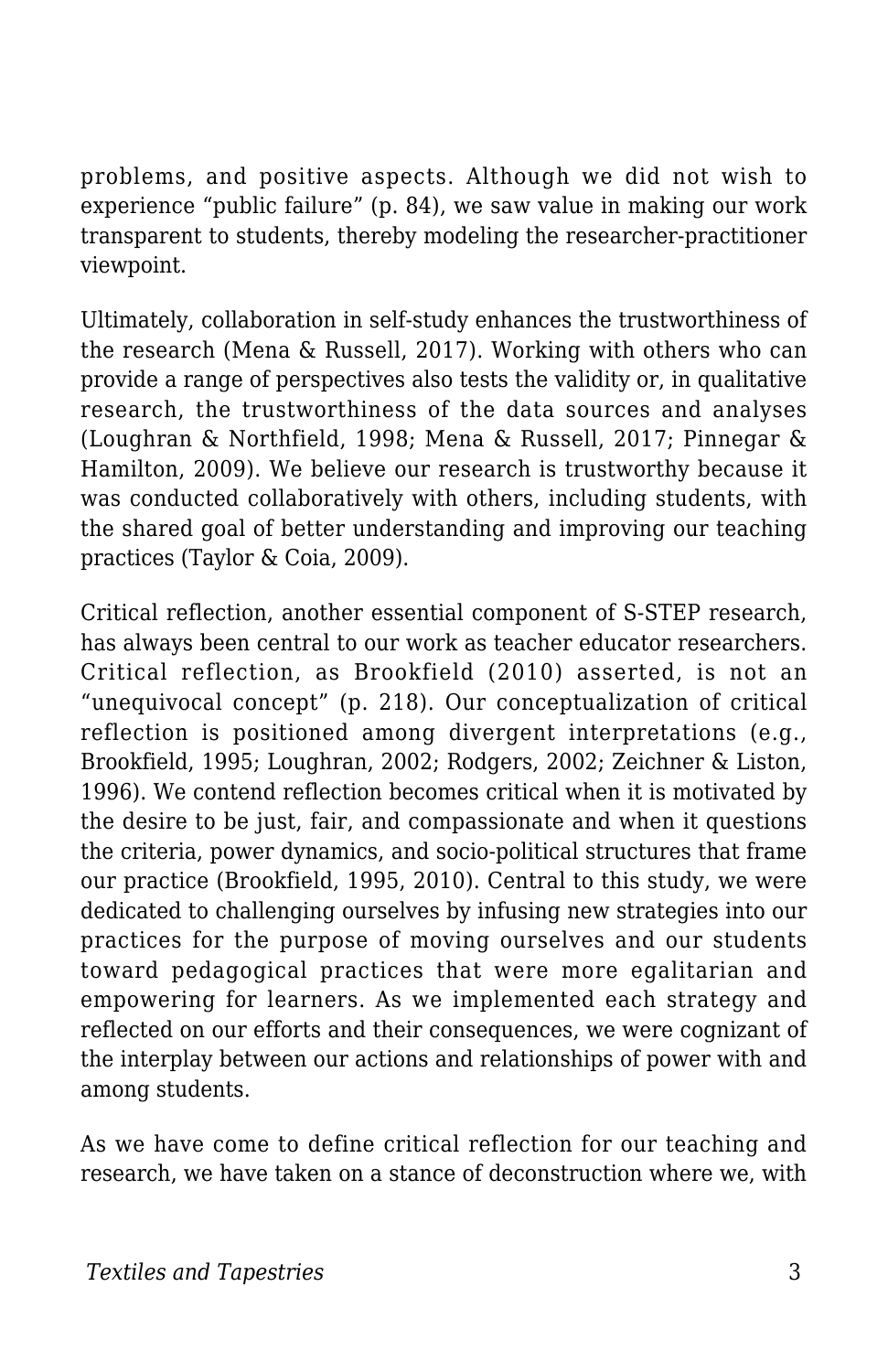our students, are engaged in a "partnered practice of critical reflection," a process of collaboratively (de)constructing knowledge about teaching and encouraging one another to critically reflect (Berry & Crowe, 2009, p. 86). Berry (2008) also invited students to critique and provide feedback on her teaching, acknowledging this is a "risky business" (p. 36) for the teacher educator, but one with potential to reframe our work. "In doing that which one advocates for ones' students, insights into teaching and learning are apprehended in practice that might otherwise not be fully appreciated or understood if such learning was not genuinely experienced by oneself" (Loughran & Berry, 2005, p. 194).

# **Methods**

This study was conducted over a fourteen-week semester and included our respective courses and enrolled students (Valerie n=12, Laurie  $n=35$ , Laura  $n=23$ ). During the semester, we each committed to implementing three instructional strategies we had not previously used as teacher educators: Barometer: Taking a Stand on Controversial Issues ([www.facinghistory.org/resource](http://www.facinghistory.org/resource-%20library/teaching-strategies/barometer-taking-stand-controversial-issues)[library/teaching-strategies/barometer-taking-stand-controversial](http://www.facinghistory.org/resource-%20library/teaching-strategies/barometer-taking-stand-controversial-issues)[issues](http://www.facinghistory.org/resource-%20library/teaching-strategies/barometer-taking-stand-controversial-issues) ), Graffiti Board ([www.facinghistory.org/resource-library/teaching-strategies/graffiti-b](http://www.facinghistory.org/resource-library/teaching-strategies/graffiti-boards)) [oards\),](http://www.facinghistory.org/resource-library/teaching-strategies/graffiti-boards)) and Circular Response Discussion (Brookfield & Preskill, 2005, pp. 79-80). The impetus for this study grew out of an AERA presentation Valerie and Laura attended in which Tobin and Thomas (2019) shared insights gained through interrogating their use of the Silent Whiteboard strategy. In our case, the three strategies identified above were purposefully selected because each asks students to respond to open-ended prompts and actively work with one another to construct and share their understanding/views. They all also position us as facilitators of the learning process, not as the conveyors of knowledge.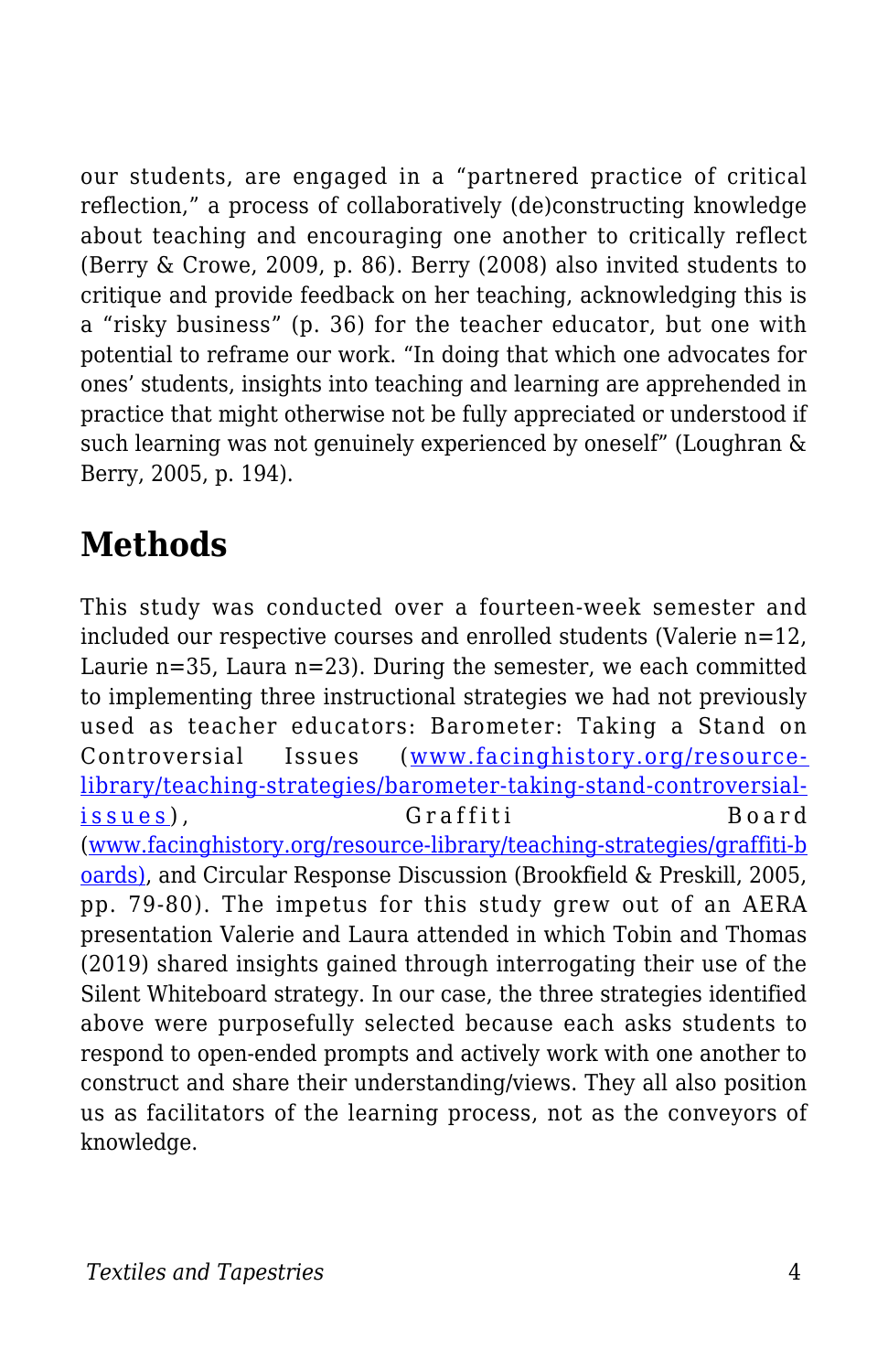We each chose when and with which of our courses' content/concepts we utilized each strategy. In planning our courses, we thought about and discussed with one another how to use the strategies, when we envisioned using each in our courses, and how we hoped the strategies would support students' active participation and learning. Initially, we committed to try each strategy at least once. However, as our semesters progressed, we ended up employing some or all of the strategies more than once, and in some instances, in other courses we taught. Doing so was beneficial in developing our skills with the strategies and in providing further opportunity to critically reflect on the consequences for us and our students in their use.

Data for this inquiry included our individual reflective journals that we shared electronically, regular Zoom conferences that were recorded and electronically transcribed, syllabi and weekly agendas from our courses, our teaching notes and summaries, and survey responses and written feedback from students on the use of the strategies, which we gathered during the semester (see *Appendix A*). Further, we read one another's reflective journals, commenting and asking clarifying questions. The Zoom conference sessions were also used as data points to which we were able to return to recall our conversations about our experiences beyond our journals.

As our semesters ended, we systematically immersed ourselves in our individual datasets in an iterative process, doing multiple readings to identify codes, emergent patterns, and questions for consideration as they related to our initial research question (Merriam, 1998; Samaras, 2011). In a Zoom conference, we discussed the aggregate data, exchanged ideas, and identified together with the broader patterns and divergent themes (Samaras & Freese, 2006). We prepared summaries of our individual and shared analyses, using them as interim texts (Clandinin & Connelly, 2000) and tools for further reflection. These summaries were used to facilitate the writing process and outlined our plans for extending this work beyond ourselves (Clandinin & Connelly, 2000; Samaras, 2011). In preparing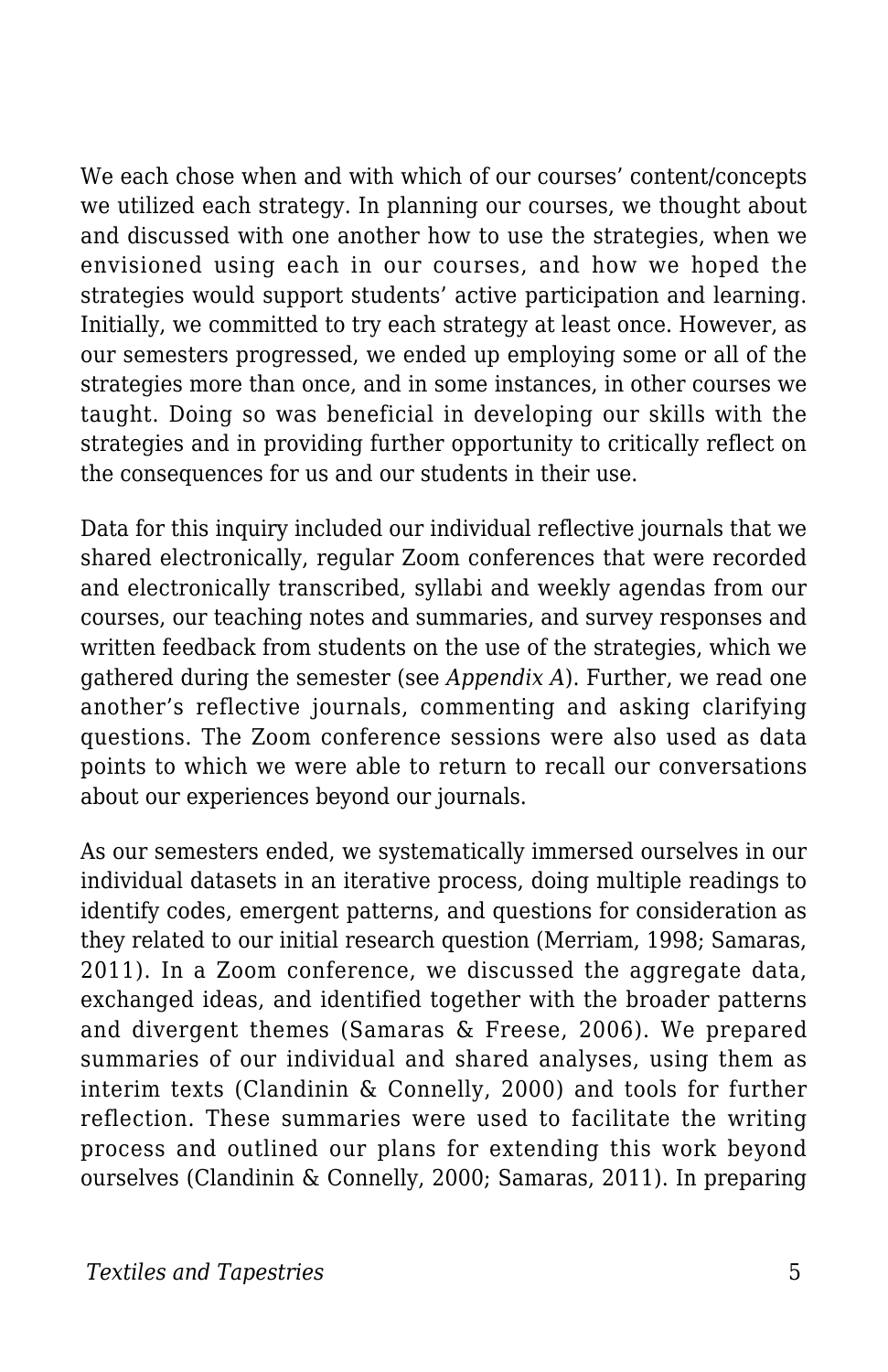the report for this inquiry, we selected representative excerpts that illustrate the themes we have collectively identified.

## **Results/Conclusions**

The following overlapping themes emerged through our analysis of our individual and combined data sets: a) the unsettling consequences of change, b) our renewed energy and enthusiasm for teaching, c) consequences for student engagement, learning, and relationships, and d) our new skills and perspectives.

**Unsettling Consequences of Change.** By our own admission, prior to initiating this study, we had become comfortable in our teaching practices, having taught our respective courses for multiple years. While we had made adjustments and adopted new texts and strategies over that time, doing so was generally on our terms and schedules, and we tended to utilize strategies with which we were already familiar. This inquiry positioned us differently, and because we were working collaboratively and we had shared our self-study plan with students, there seemed to be more at stake. Especially early in the semester, public failure (Pinnegar & Hamilton, 2009) seemed more likely than not. Rather than acting with bravado, we chose to share with our respective students that we were trying new strategies and inevitably we were not going to get things "perfect." Each of us expressed in our journals and in our conferencing feeling uneasy about the vulnerability we experienced through implementing the strategies and inviting students to critique our efforts.

In hindsight, I should have developed questions that were better suited to the activity or not given them questions at all. I also wish I had done the activity with the other reading for the day... I see some real potential with the strategy, but my execution was not effective, and the activity takes a lot of time. Students' feedback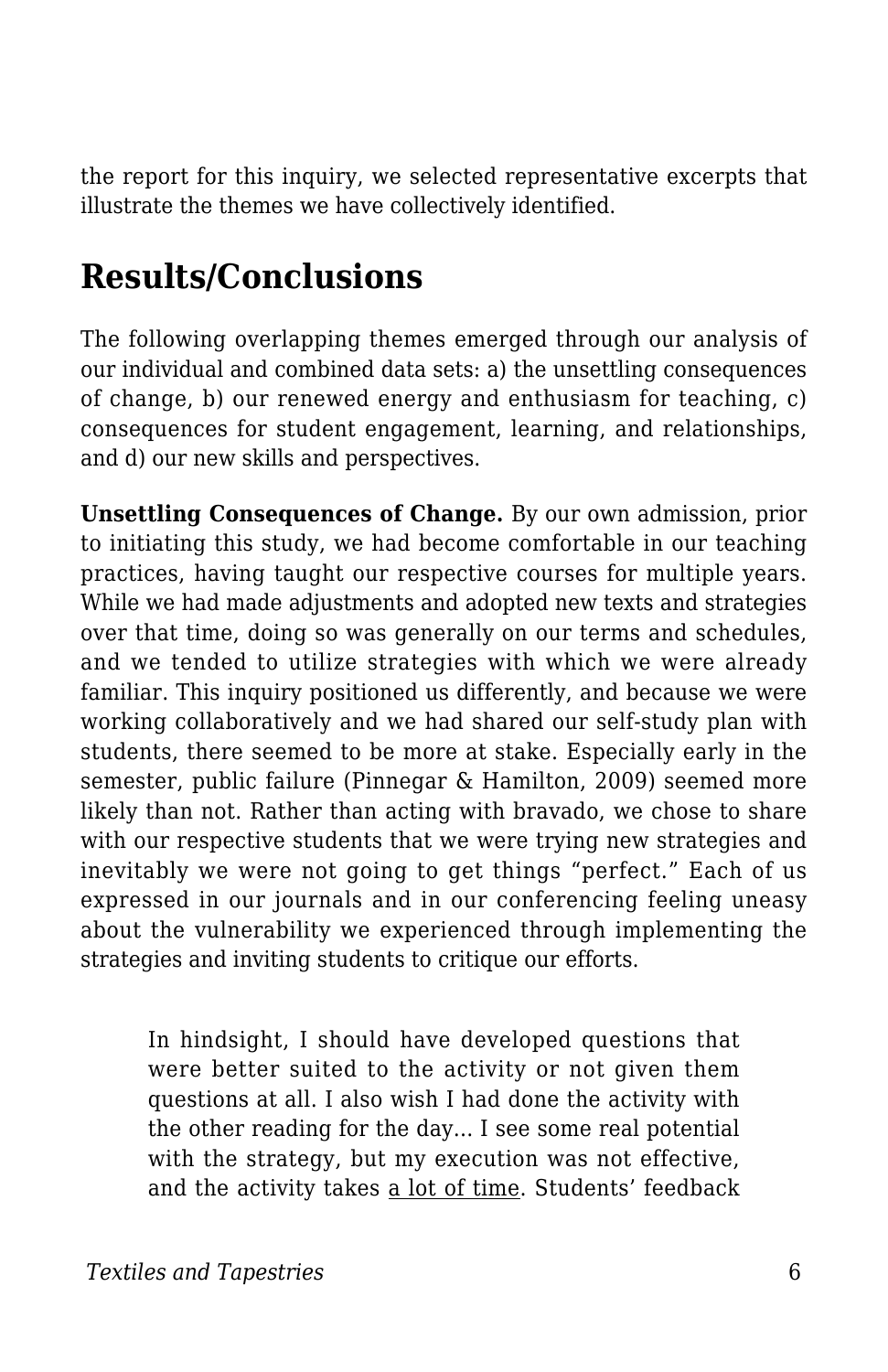"felt" more critical. (Valerie's Journal, Oct. 3)

Sometimes I feel like I've created a monster with the level of critique my students are giving me. I'm trying to model how to be open and comfortable with it, but sometimes I'm not. (Laura's Journal, October 29)

Ugh. I'm not sure what to think and might have to come back to this as we all discuss it together. I am definitely going to try this [Barometer strategy] with another class, just to see if I can do it better. I'm feeling discouraged right now and not sure what to do.(Laurie's Journal, October 27)

Through responding to one another's journals and in our Zoom conferences, we provided one another with vital support for continuing the inquiry and helped one another consider alternative perspectives of students' feedback and our own appraisals of our practice.

I am so sure this went better than you think! You picked a really hard topic to do this about. Remember, I did classroom management. I chose to make it feel a bit safer for myself--you went big. Which is awesome and should be commended. I feel like I'm getting to learn so much from your experience that I didn't open myself up to learning because I played it safe. So thanks!! (Laura's response to Laurie's Journal, Dec. 30)

Having these opportunities to share, question, and respond to one others experiences was not only affirming, but offered each of us the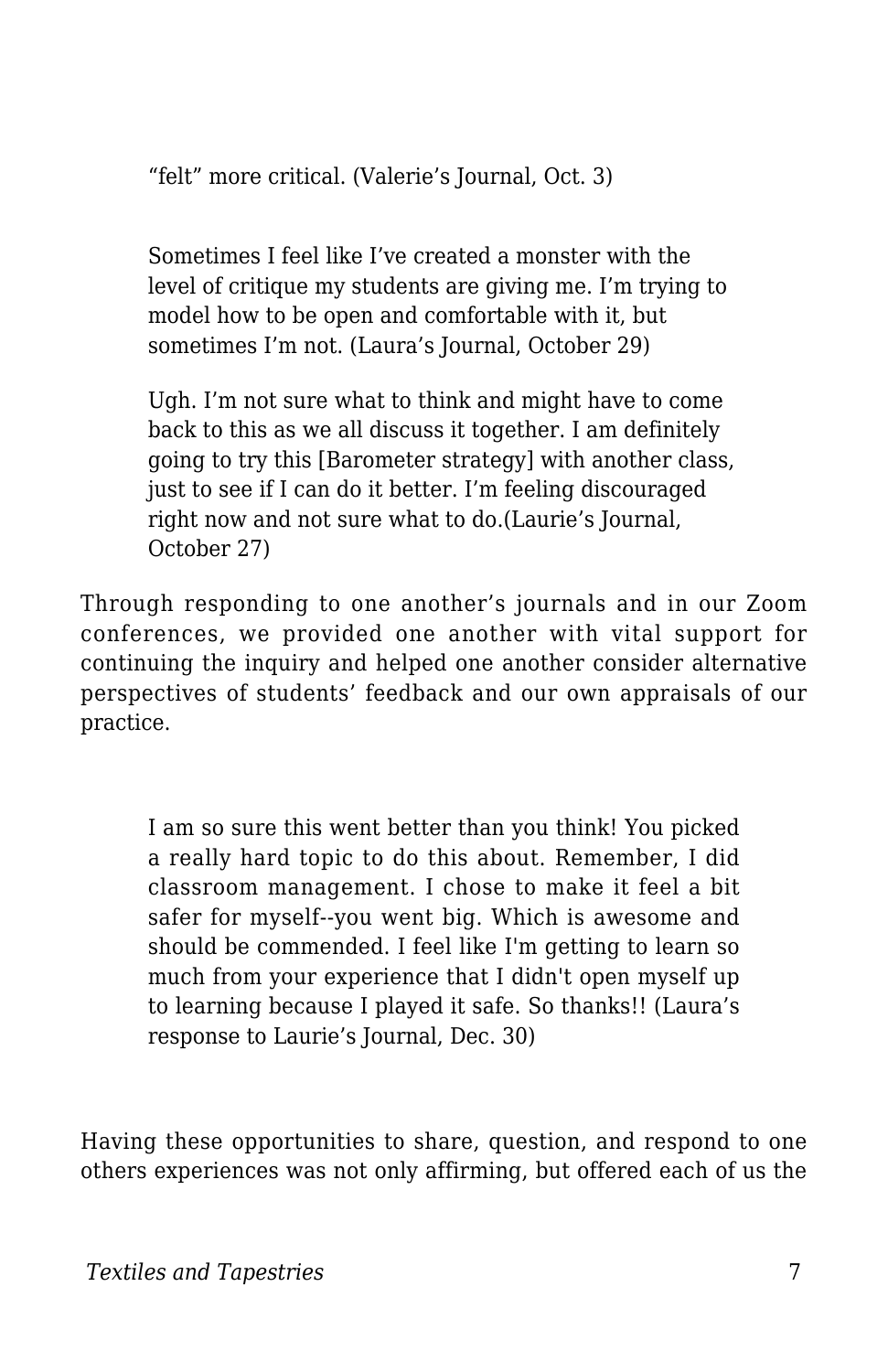chance to express emotions such as fear, frustration, and disappointment. Likewise, we were able to share successes, which arguably happens far too infrequently in educational settings. Ultimately, while there was an overwhelming feeling of vulnerability and discomfort, we were each glad we branched out and tried something new, expanding our repertoire and learning together in a space that was trusting, safe, and supportive.

**Renewed Energy and Enthusiasm.** Relatedly, while we each at times expressed feeling uncomfortable with the vulnerability the study required of us, we all also consistently noted that both the commitment to use new strategies and our collaboration with one another resulted in renewed energy and enthusiasm for our teaching.

While it [using Graffiti Board strategy] was scary, it was also kind of exhilarating. Especially when we started to debrief. Students had really good responses...One of the neat things about trying something new this way and being really upfront about it with my students is that I felt like we were inquiring into teaching together. I felt like it put me in a different position in relation to them. I was also learning and seeing how things went. In that way, we used my teaching as a common text to interrogate. And that was really cool. (Laura's Journal, Sept. 11)

All in all, I'm really glad we decided to do this project. I'm spending so much more time on my teaching than I have in recent semesters, but it feels so much more satisfying. I have more energy for my classes I think because I'm doing new activities that I find interesting and I haven't seen/done a dozen times before. (Valerie's Journal, Oct. 3)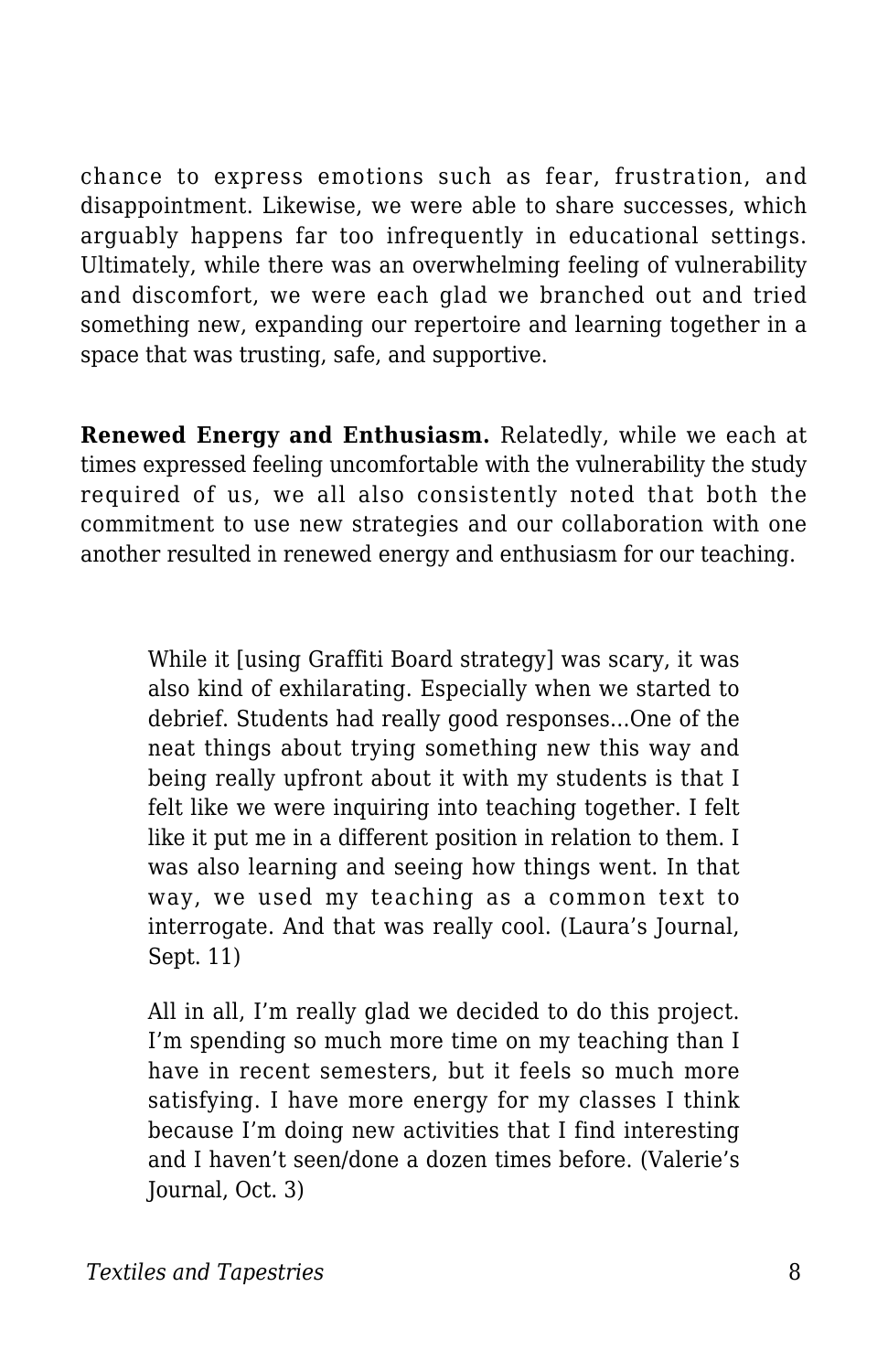There were a few more questions, but they emerged from the discussion, which was rich and productive (from my view). Everyone contributed to the conversation at one point. It was really engaging to me as an observer and they made some really good points… So…final thought. I would definitely try this activity (Barometer - Taking a Stand) again. I like it. I can see some tweaks I need to make it more effective and less problematic. But I like it! (Laurie's Journal, Dec. 6)

We each saw benefits to our professional well-being and satisfaction through having new unifying goals and purposes. Resonating with the work of Berg and Seeber (2016), we recognize that benefits from our collaboration and collegial relationship extended beyond the successful completion of this particular inquiry. As alluded to above, through coming together, we afforded ourselves the opportunity to connect with one another for authentic collegiality.

**Consequences for Student Engagement, Learning, and Relationships.** We found in students' feedback and in our observations of their participation that our use of the strategies generally resulted in high levels of student engagement. In contrast to other teacher-centered discussion strategies, the three strategies resulted in more uniform student participation, and the large majority of our students found the strategies engaging and worthwhile, although there was variance among the strategies and our student populations. The Graffiti Board was viewed most favorably across all our student groups and the Circular Response Discussion least favorably. The Barometer had the widest variation in students' assessment. Since we employed the strategies with different content and goals, these findings do not point to the value of one strategy over the others. We conclude that they each had merit, and we hope to continue to develop our expertise in utilizing them. Of course, not all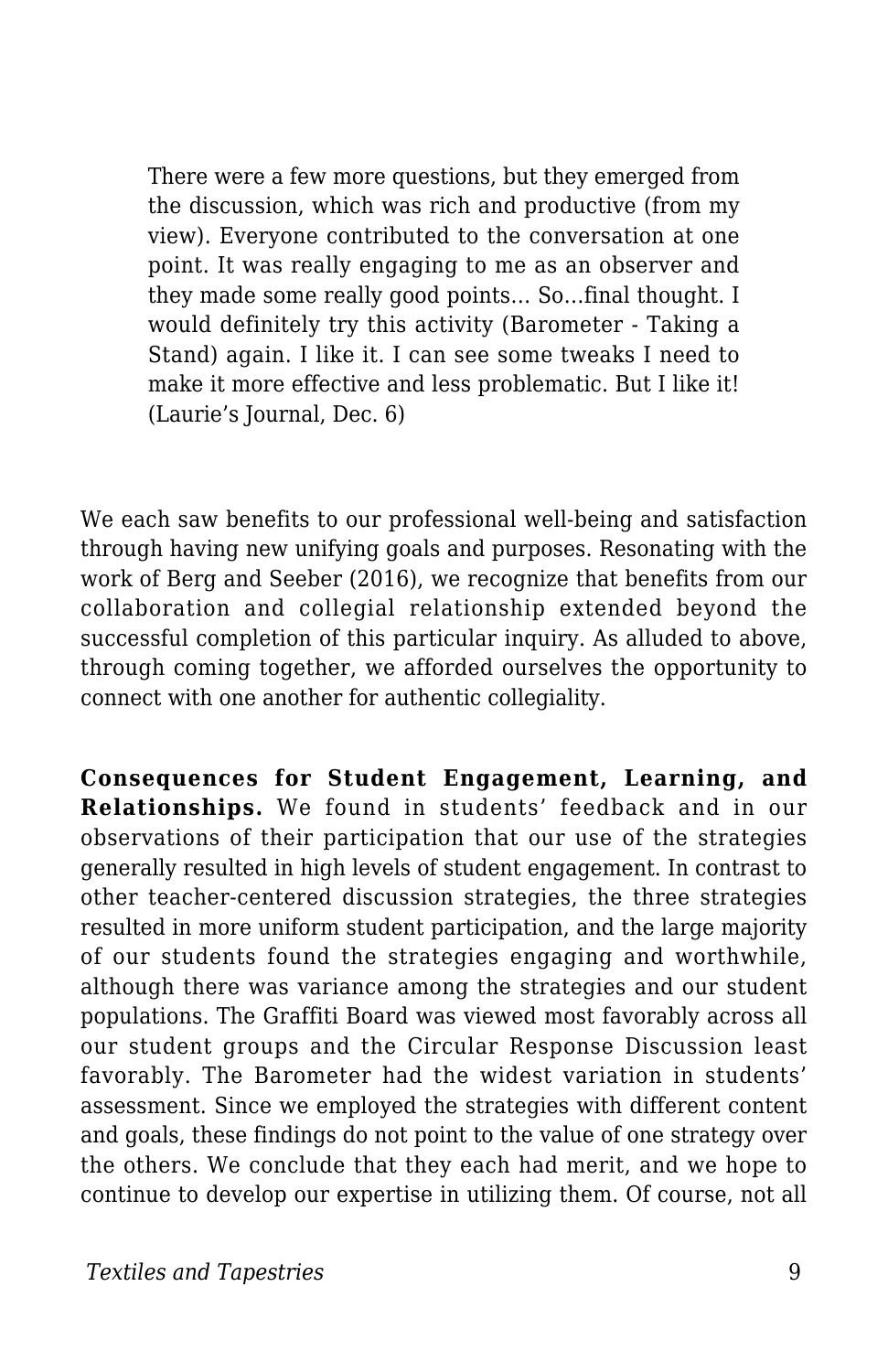student feedback was positive, which, as Laura noted above, was sometimes difficult to hear. Laurie felt the same at times, reflecting positively on how she perceived the experience and then feeling less accomplishment and further frustration when reading student feedback.

Well, there goes my whole dang theory that it (Circular Discussion) went better the second time around. Clearly, I felt better about it, but the students didn't seem to have much good to say... I do appreciate the feedback and see their points (usually). But sometimes I think they need to take more responsibility for their own engagement and pay better attention to the rules and the design of the activity. (Laurie's Journal, Dec. 6)

Since we all work with preservice teachers who are on the cusp of student teaching, our efforts to be honest and transparent in our practice with our students and our commitment to own our missteps we felt was particularly meaningful for students. Rather than simply telling them that they need to be students of their own practice when they are teachers, we each made a sustained and concerted effort to model the dispositions and skills (including collegial collaboration) associated with critical reflection on practice.

Overall I am finding the inclusion of de-briefing with my students to be a very helpful addition to my pedagogy. First, I think it models vulnerability and democratic principles that I hope they emulate. Second, they are being encouraged to think critically about pedagogical choices and to envision their own practice in more detail,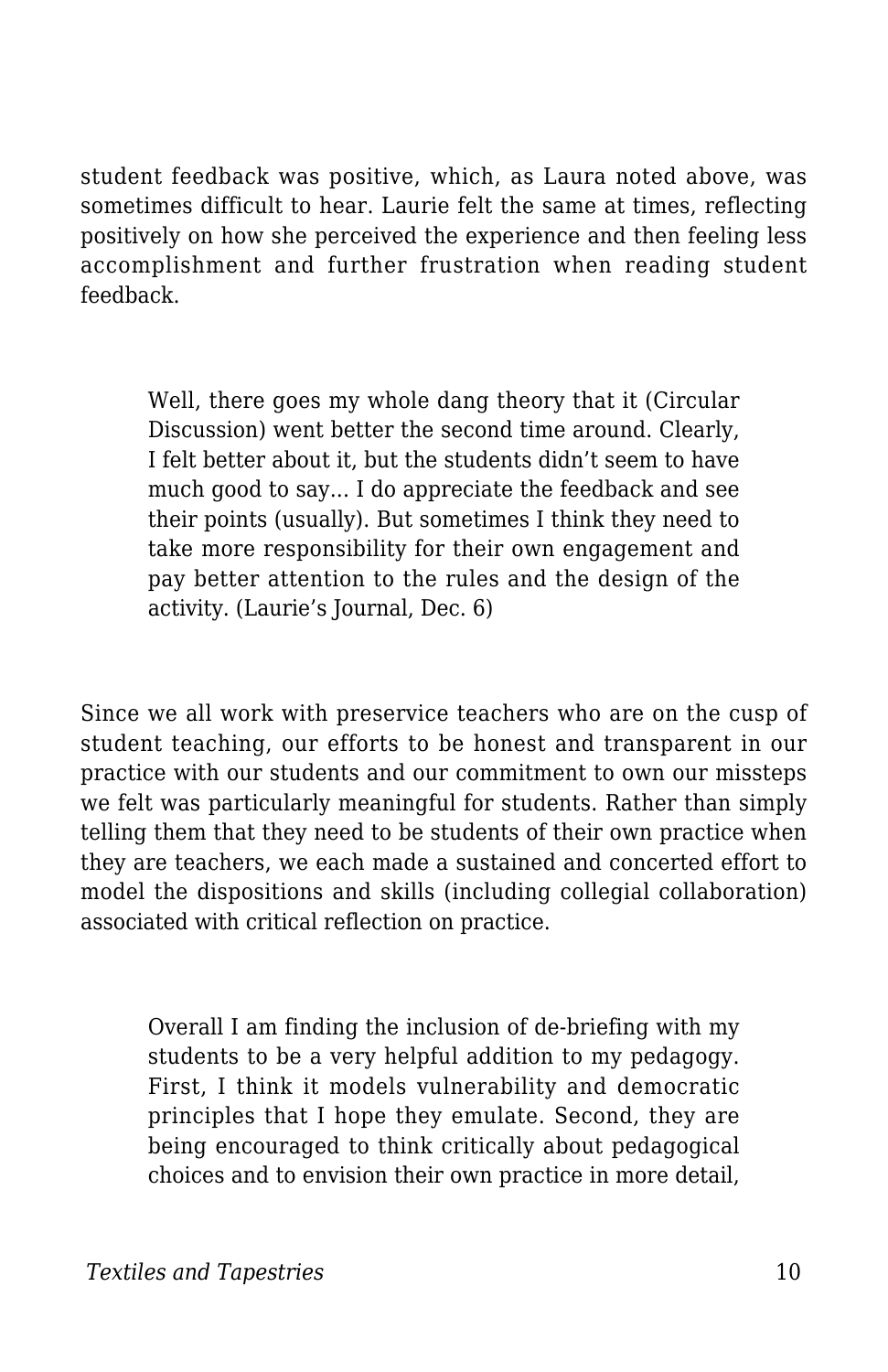with greater attention to their decision-making process. (Valerie's Journal, Oct. 3)

We believe that modeling critical reflection and our own willingness to continue our professional growth were ultimately beneficial to our students. While beyond the scope of this study, we hope to see as our students transition into student teaching and classrooms of their own that they will take to heart our efforts to reflect on our practice, to accept feedback, and to view missteps and imperfections as inherent to the teaching and learning process.

Ultimately, conducting this study and inviting our students to provide feedback on our practice altered the dynamics of our classrooms and our relationships with students. As we noted above, this often resulted in us as professors feeling uncomfortable or uncertain about both our pedagogy and our professor/student relationships. Each of us at times worried that we had exposed ourselves to too much scrutiny and that students at times were unduly harsh in their critiques. It was difficult at times to maintain an open stance and not interpret their feedback as assessments of us and our use of the strategies. By the end of the semester, most of our uneasiness had subsided. We each concluded that maintaining our resolve across the course of the semester did have a generally positive impact on our student/professor relationships and that our classrooms had developed into more democratic communities that felt safe to their members.

There were so many times this semester where I felt like I didn't know what I was doing or I felt unsure in some of the strategies we were using. But last night I had more students than I've had in a long time stay after class to thank me, to give me a hug, to tell me this was their favorite class...I think sharing my (our!) vulnerability and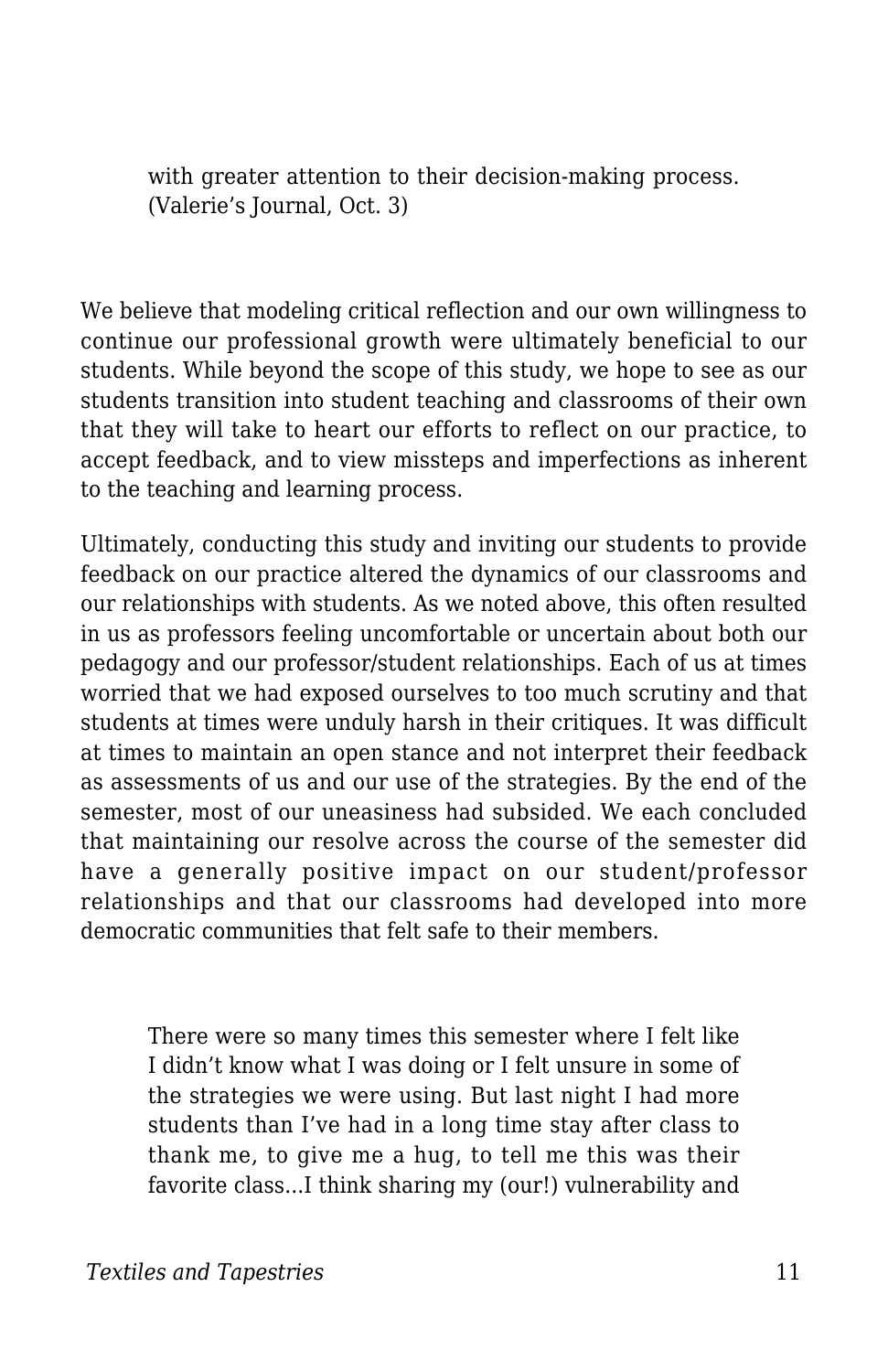opening up my teaching to critique might have created a different kind of classroom environment and community. (Laura's Journal, December 4)

**New Skills and Perspectives.** We noted repeatedly in our respective journals and in Zoom conferences the impact the inquiry was having on our skillsets. By its design, the study required us to learn three new strategies to use in our courses. What we had not anticipated was the extent to which the inclusion of the strategies would result in us being more conscious of other aspects of our practice that we had come to take for granted or had ceased to carefully consider or critique.

Each of the three strategies relied on us as instructors to develop prompts or questions for students to respond to. As we each discovered in implementing the strategies, we didn't initially craft questions that were best suited to the particular strategies or our learning goals. We each noted missteps or missed opportunities for the strategies to be engaging and/or effective.

I felt rushed, probably because I had too many questions/choices and some they were totally unfamiliar with... I really wish I had been less uncomfortable with this whole thing so I could have given them a real chance to talk among themselves about their ideas/thoughts/opinions/rationales. (Laurie's Journal, Oct. 27)

More importantly, we came to develop more critically reflective stances about our employment of questioning and discussion strategies across our teaching. This included thinking about how our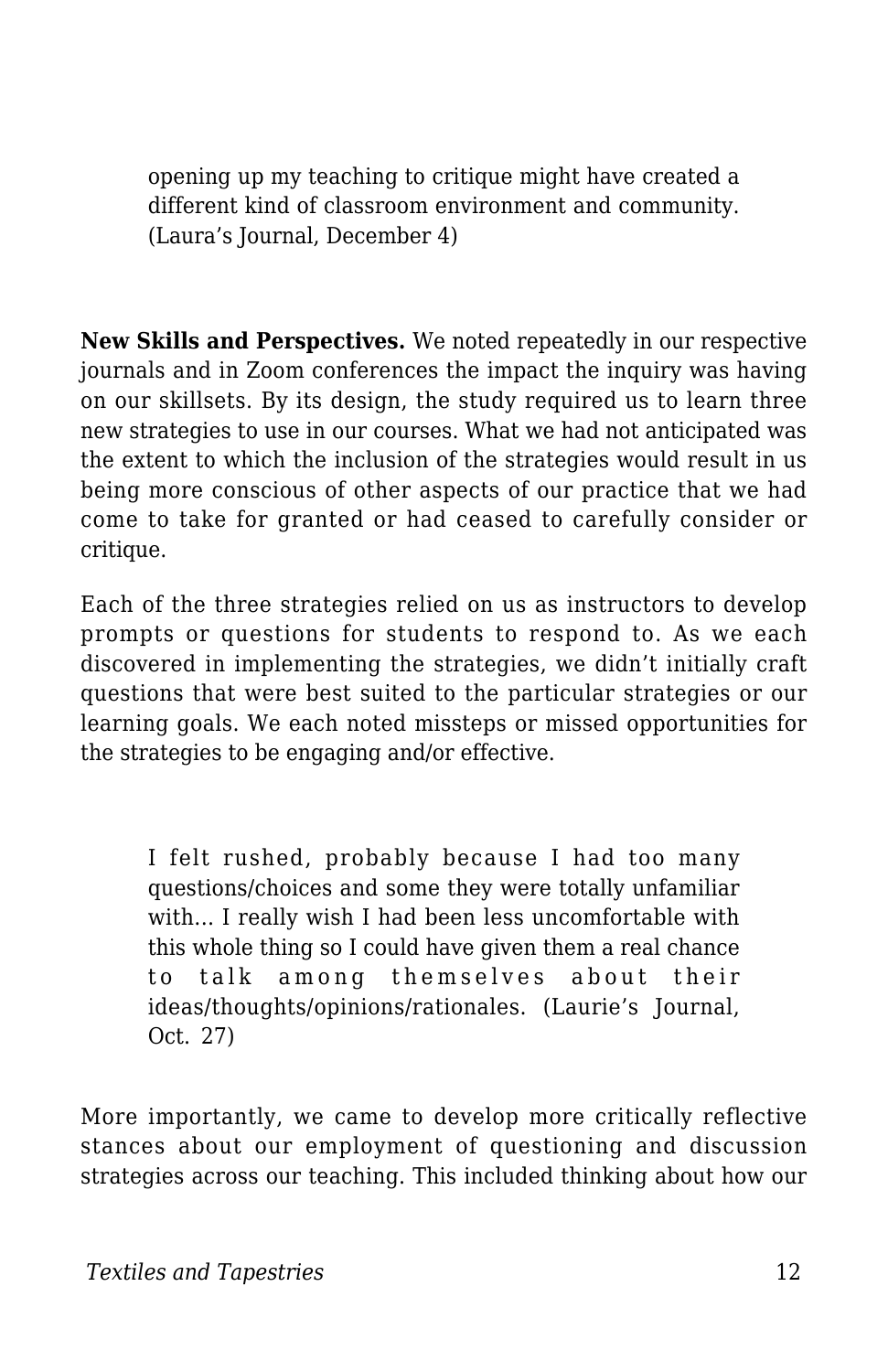selection of discussion topics and our wording of questions has implications for which students feel included, valued, and heard as well as what ideas or concepts are championed and which are discounted. Sometimes pedagogical moves and discussion topics and prompts that we perceived as safe and inviting were experienced as unsafe or alienating by some students. This phenomenon was evident in students' feedback for the Barometer Strategy. Valerie had used the strategy with the topic of video gaming. She anticipated that her students would have a variety of experiences and opinions about gaming but that the topic was not inherently unsafe for students to share their views about. In facilitating the activity, Valerie had felt positive about students' engagement and the usefulness of the strategy for prompting them to consider alternative perspectives. However, one student noted in their feedback, that they did not feel engaged or safe in sharing their views. Four of the 11 who completed the anonymous questionnaire indicated that they could not see themselves using the strategy in their own classrooms, two respondents provided the following explanations:

- I would be concerned about the students being afraid to say how they really feel.
- I think it could make students feel called out or left out. (Valerie's Student Feedback, Sept. 30)

The collaborative nature of this inquiry itself brought to the foreground for us the value of professional collaboration. While we might have individually implemented new strategies in our practice, investigated their impact, and realized many of the benefits noted above; we assert our collaboration enhanced our professional development far beyond what we would have experienced working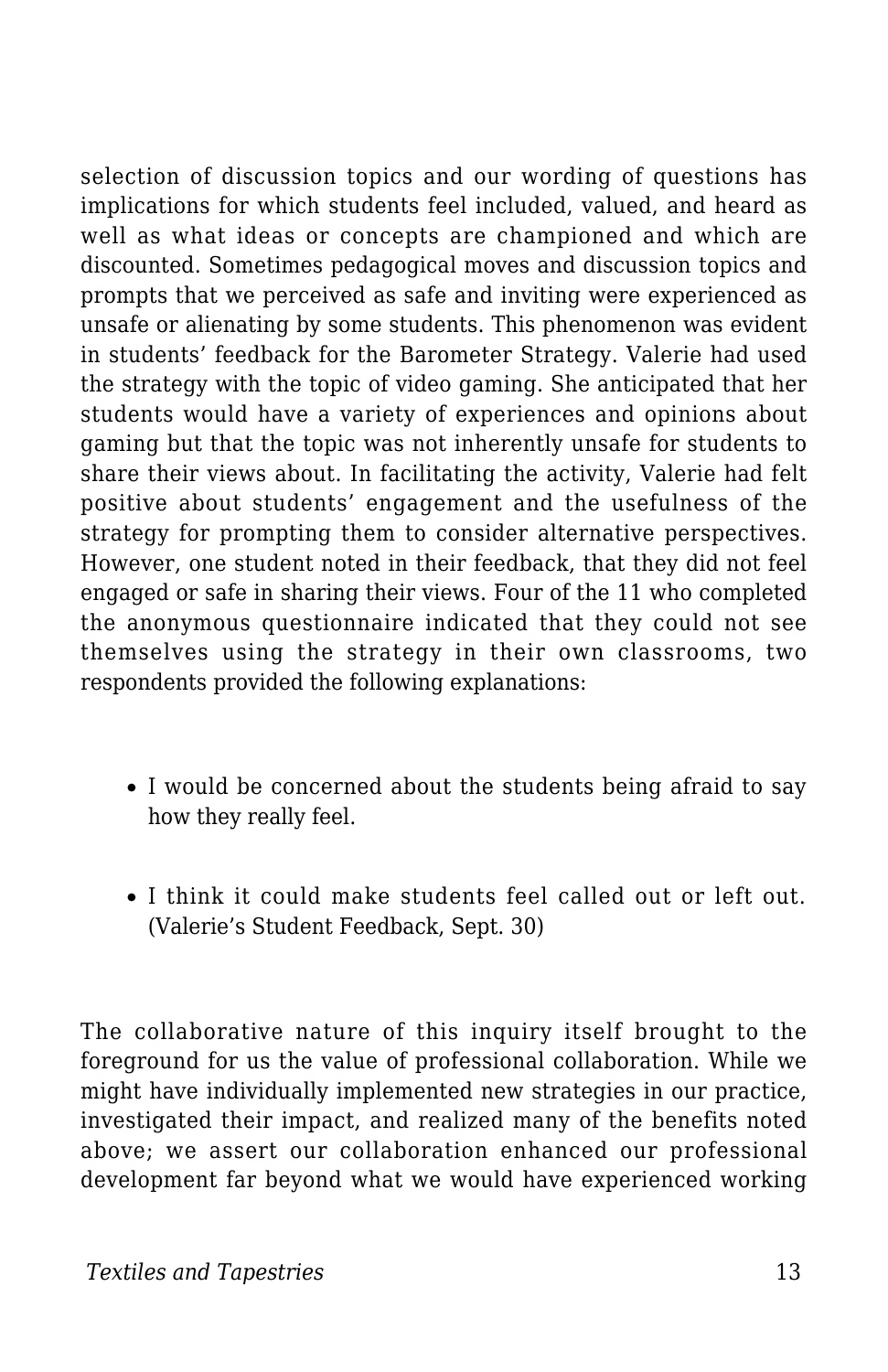independently. It spotlighted for us the importance of collaborative opportunities for educators, at all stages of their careers, to discuss and support one another in reflecting on and refining practice.

### **Significance**

This study was personally beneficial to us as mid-career teacher educators because it prompted us to move away from some of our entrenched teaching practices and be experimental again. Despite our actions being within our control, this initiative was frightening and we experienced feelings of vulnerability, both in trying on the unfamiliar and in asking others (our students) to help us evaluate our efforts and their consequences. Ultimately feeling scared and vulnerable helped us reconnect with the emotional lives of our students, reminding us how vulnerable they likely feel as they construct from scratch their pedagogies and are asked to reconcile what their emerging practices communicate about their underlying philosophies of teaching and their values concerning learners. Vulnerability is inherently part of self-study research. As Berry and Russell (2016) attest, "As self-study researchers, we deliberately make ourselves vulnerable through the careful and open study of our practices...We invite others into this process with us, as critical friends, collaborators, and as an academic community, sharing ideas and perspectives and publishing our efforts. Personally and professionally, this is risky business" (p. 115).

However, in the end, through this study, we developed our adeptness with new strategies, thus expanding our repertoires. Beyond that, we benefited from having an authentic opportunity to model what it means to be a student of one's practice and the importance of collegial collaboration to ground that learning. In most cases, students observed and appreciated that we were doing what we advocated for them, and they had an unfolding example of the process (including false starts and messy, imperfect outcomes). Perhaps because of all of the above, we found our enthusiasm for teaching rekindled and that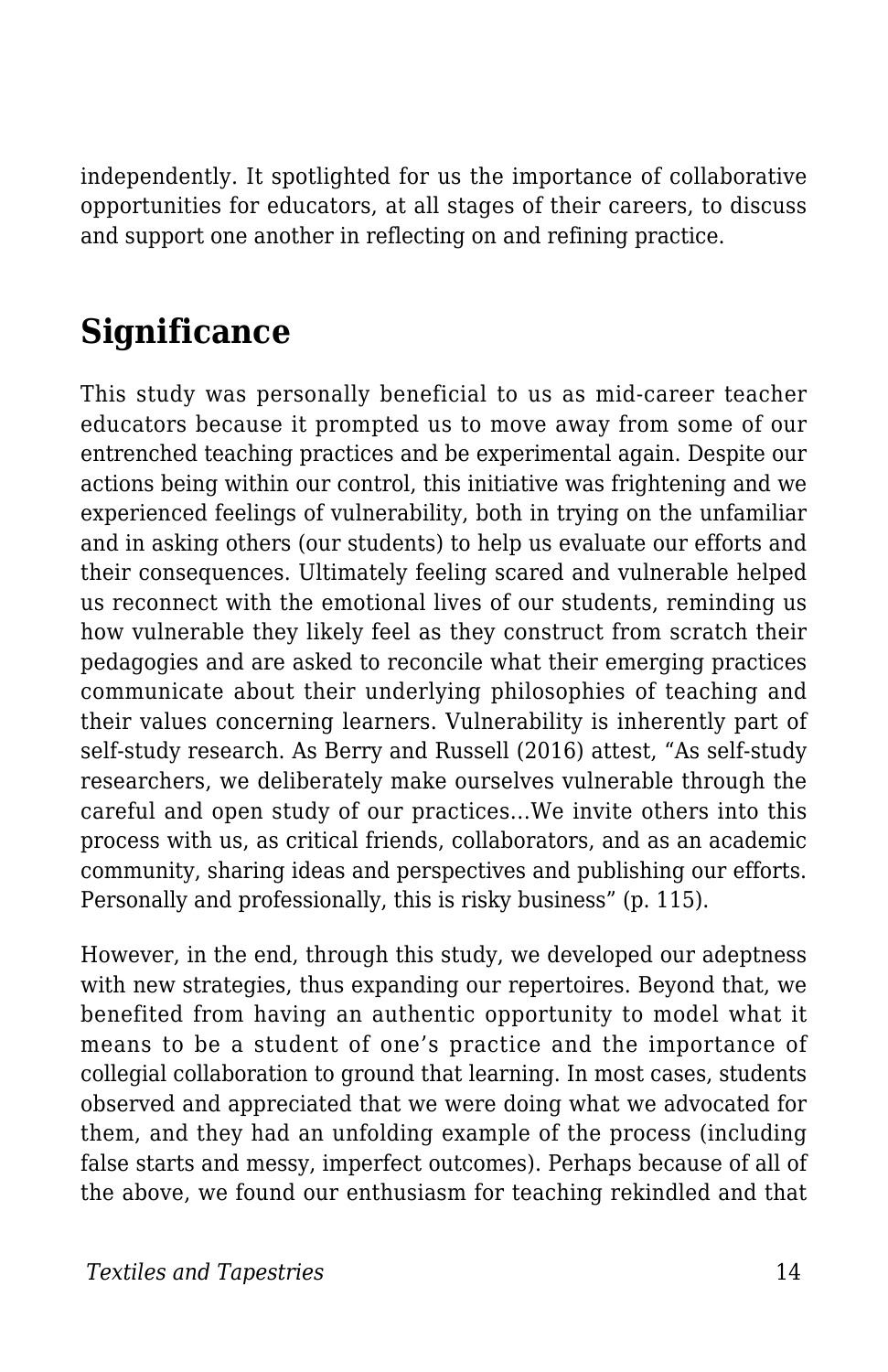seemed to contribute to our students' enhanced engagement and stronger, positive learning communities in and beyond class meetings.

As we strive to instill in our preservice teachers, learning is a lifelong process. Embarking on this self-study, we recognized the importance of continually developing as professionals and practitioners. We hoped to reconnect with the enthusiastic new teacher educators we once were, over a decade ago. We see value in sharing our experiences with others, even if making ourselves vulnerable in the process. To move teacher education forward in a time where fewer and fewer are entering the teaching profession, we see the need for our teacher education community to not only engage in research about our practices but continue to learn and grow collectively. While our experiences were not always ideal, we hope to prompt others in the S-STEP community to examine their own practices moving forward and to share their stories of success and challenge alongside their students, as we have done.

#### **References**

Berg, M., & Seeber, B. K. (2016). *The slow professor: Challenging the culture of speed in the academy.* University of Toronto Press.

Berry, A. (2008). *Tensions in teaching about teaching.* Springer.

Berry, A., & Crowe, A. R. (2009). Many miles and many emails: Using electronic technologies in self-study to think about, refine, and reframe practice. In D. L. Tidwell, M. L. Heston, & L.M. Fitzgerald (Eds.), *Research methods for the self-study of practice* (pp. 83-98). Springer.

Berry, A., & Russell, T. (2016). Self-study and vulnerability. *Studying Teacher Education, 12*(2), 115-116.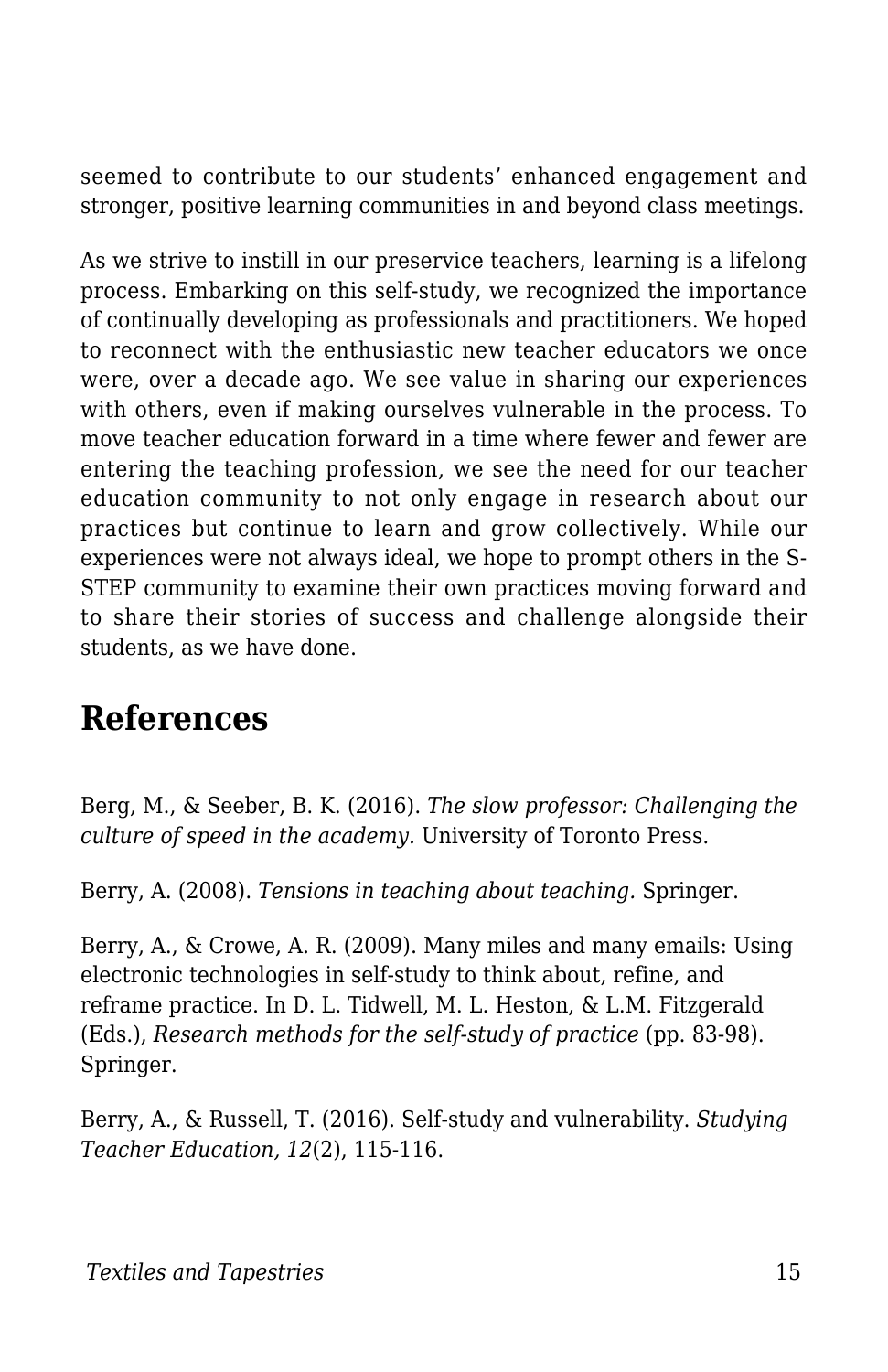Brookfield, S. D. (1995). *Becoming a critically reflective teacher*. Jossey-Bass.

Brookfield, S. (2010). Critical reflection as an adult learning process. In N. Lyons (Ed.) *Handbook of reflection and reflective inquiry: Mapping a way of knowing for professional reflective inquiry* (pp. 215-236). Springer.

Brookfield, S. D., & Preskill, S. (2005). *Discussion as a way of teaching: Tools and techniques for democratic classrooms* (2nd ed.)*.* Jossey-Bass.

Clandinin, D. J., & Connelly, F. M. (2000). *Narrative inquiry: Experience and story in qualitative research*. Jossey-Bass.

Loughran, J. J. (2002). Effective reflective practice: In search of meaning in learning about teaching. *Journal of Teacher Education*, *53*(1) 33-43.

Loughran, J. J., & Berry, A. (2005). Modelling by teacher educators. *Teaching and Teacher Education, 21*, 193-203.

Loughran, J. J., & Northfield, J. (1998). A framework for the development of self-study practice. In M. L. Hamilton (Ed.), *Reconceptualizing teaching practice: Self-study in teacher education* (pp. 7-18). Falmer Press.

Mena, J. & Russell, T. (2017). Collaboration, multiple methods, trustworthiness: Issues arising from the 2014 International Conference on Self-study of Teacher Education Practices. *Studying Teacher Education, 13*(1), 105-122.

Merriam, S. B. (1998). *Case study research in education: A qualitative approach*. Jossey-Bass.

Pinnegar, S., & Hamilton, M. L. (2009). *Self-study of practice as a*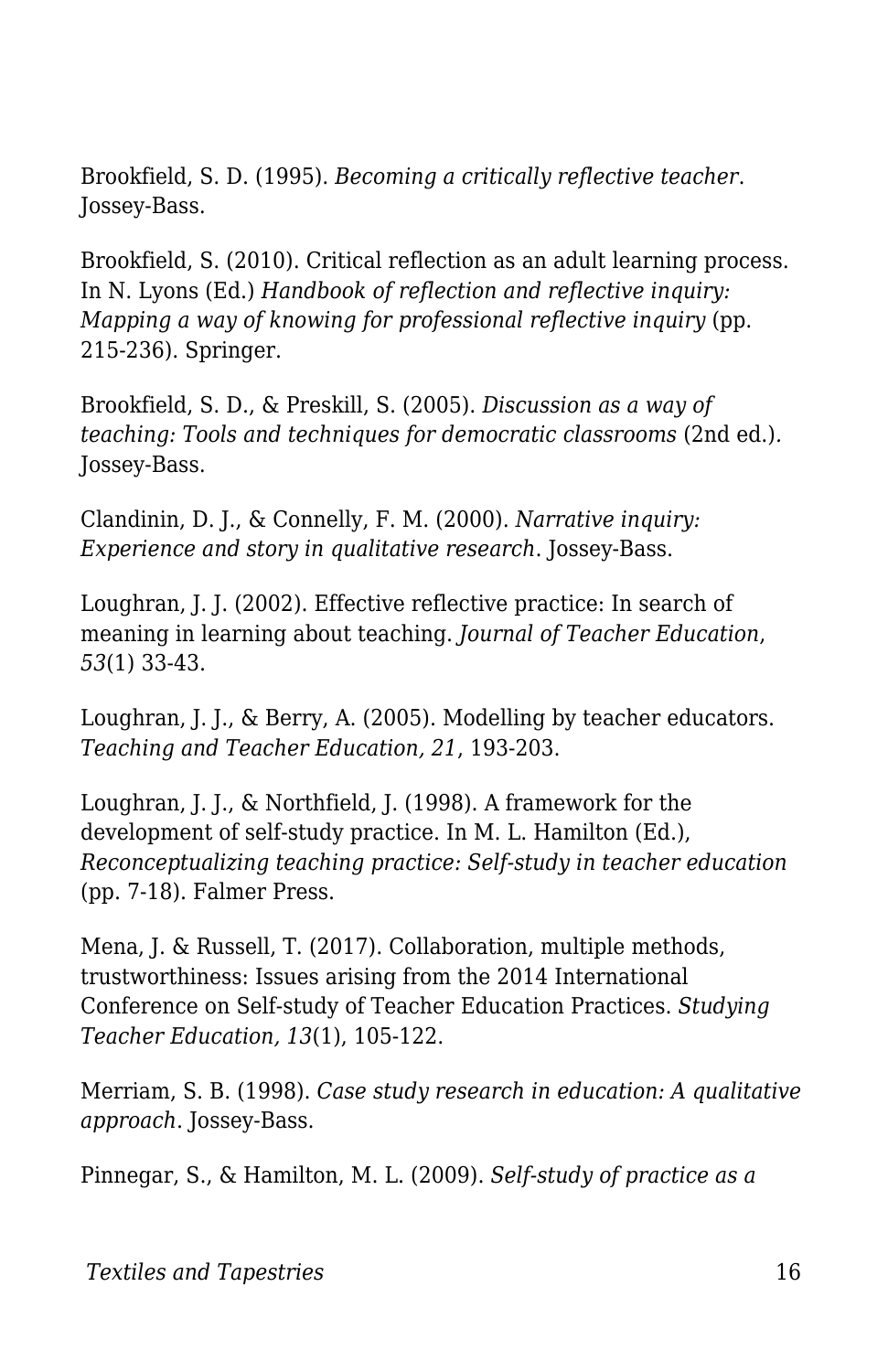*genre of qualitative research*. Springer.

Ramirez, L. A., & Allison-Roan, V. A. (2014). Insights into students, practice, and self through engaging as learners in our own classrooms. *Reflective Practice, 15*(4), 456-467.

Rodgers, C. (2002). Defining reflection: Another look at John Dewey and reflective thinking. *Teachers College Record*, *104*(4), 842-866.

Samaras, A. P. (2011). *Self-study teacher research: Improving your practice through collaborative inquiry.* Sage Publications.

Samaras, A. P., & Freese, A. R. (2006). *Self-study of teaching practices primer*. Peter Lang Publishing, Inc.

Taylor, M., & Coia, L. (2009). Co/autoethnography: Investigating teachers in relation. In C. A. Lassonde, S. Galman, & C. Kosnik (Eds.), *Self-study research methodologies for teacher educators* (pp. 169-186). Sense Publishers.

Tobin, J., & Thomas, A. M. (2019, April). The pedagogical voice of the Silent Whiteboard: Pedagogical embodiments in a teacher educator collaborative self-study. Presentation at the Annual Conference of AERA in Toronto, ON, CA.

Walton, J. (2011). A living theory approach to higher education. *Educational Action Researc*h, *19*(4), 567-578.

Zeichner, K. M., & Liston, D. P. (1996). *Reflective teaching: An introduction*. Lawrence Erlbaum Associates.

#### **Student Feedback on Strategy Use**

Date: Course #: Strategy:

*Textiles and Tapestries* 17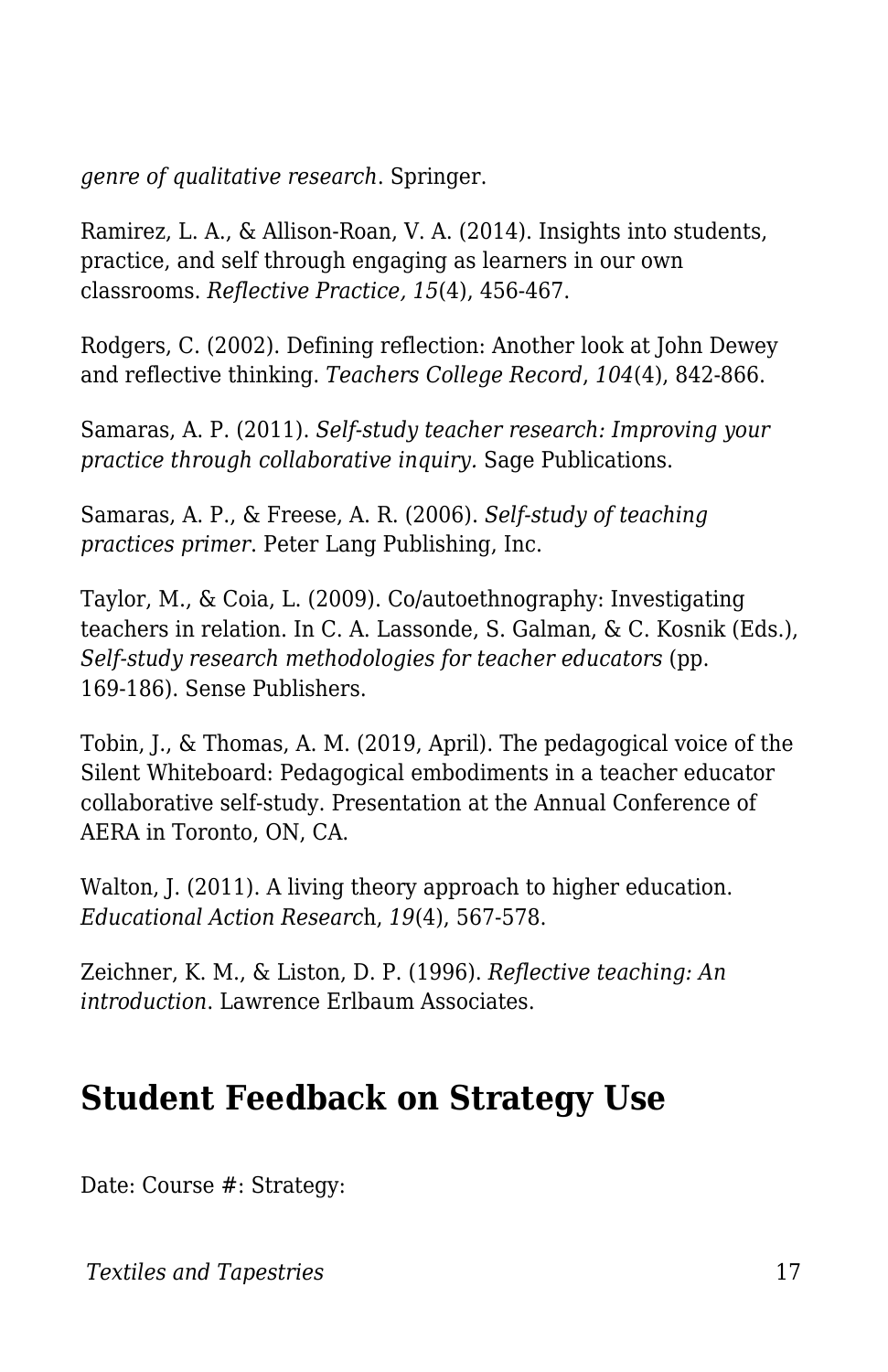1. Today's strategy was helpful in developing my awareness, appreciation, and/or understanding of the class session's topic.

Strongly Disagree Disagree Agree Strongly Agree

2. Today I felt supported in fully participating with the strategy.

Strongly Disagree Disagree Agree Strongly Agree

3. Today I felt engaged and interested during the activity when the strategy was used.

Strongly Disagree Disagree Agree Strongly Agree

4. I would use or adapt today's strategy in my own teaching.

Strongly Disagree Disagree Agree Strongly Agree

5. What refinements/adjustments might the instructor make the next time she uses this strategy.